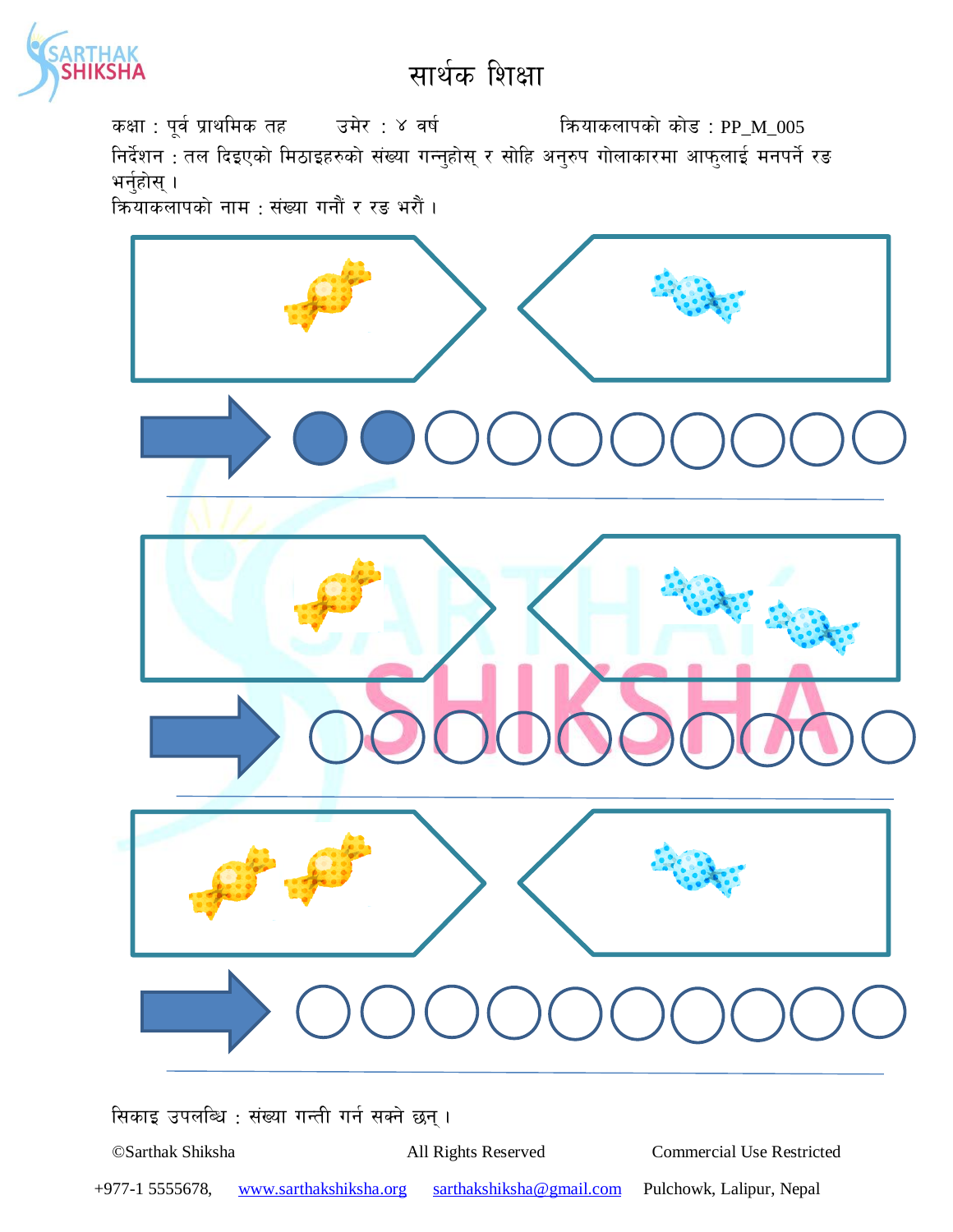

कक्षा : पूर्व प्राथमिक तह उमेर : ४ वर्ष कियाकलापको कोड : PP\_M\_006

निर्देशन : तल दिइएको मिठाईहरुको संख्या गन्नुहोस् र सोहि अनुरुप गोलाकारमा आफुलाई मनपर्ने रङ भर्नुहोस् $\,$ ।

 $\widetilde{\mathsf{A}}$ कयाकलापको नाम : संख्या गनौं र रङ भरौं ।



सिकाइ उपलब्धि : संख्या गन्ती गर्न सक्ने छन्।

©Sarthak Shiksha All Rights Reserved Commercial Use Restricted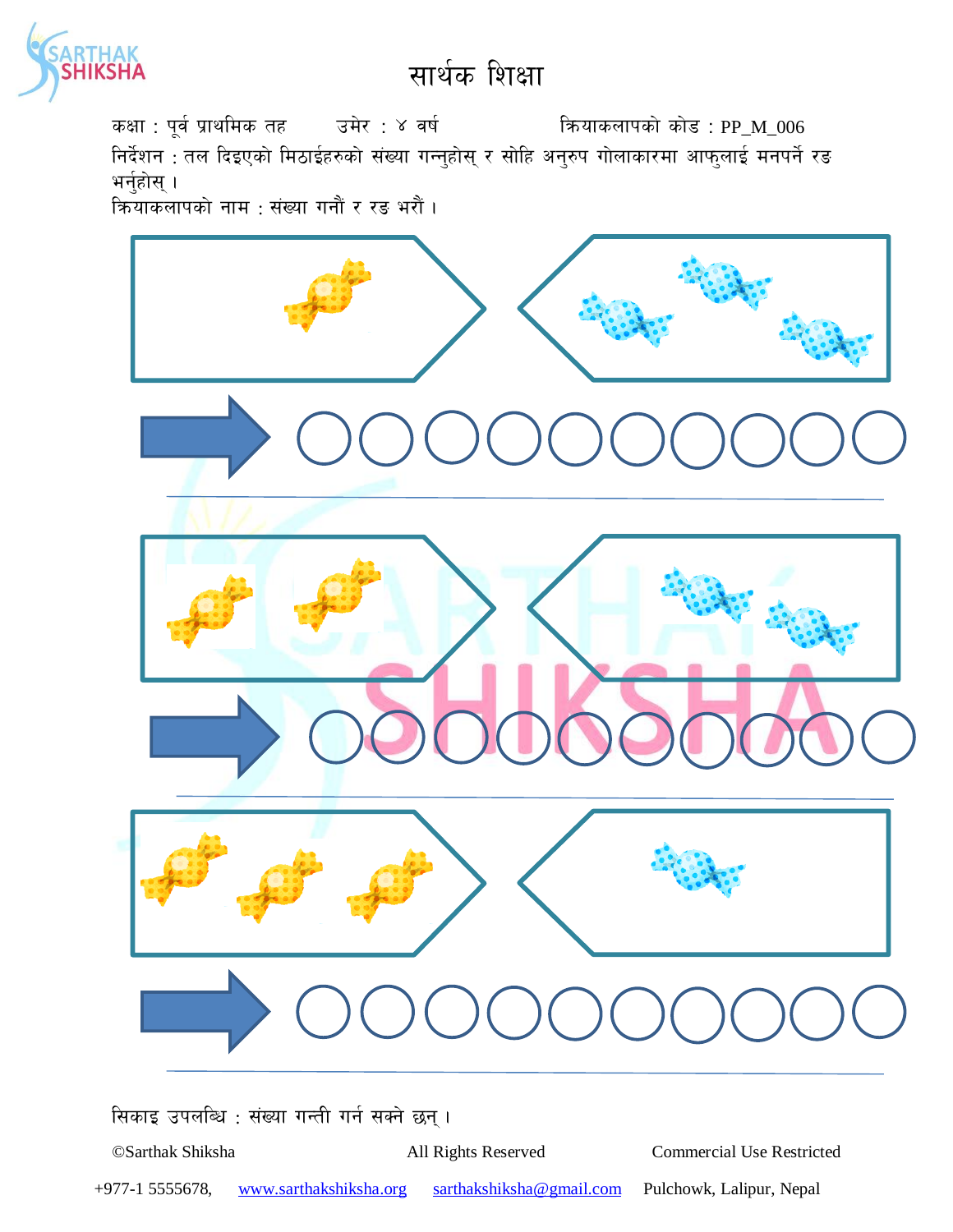

कक्षा : पूर्व प्राथमिक तह उमेर : ४ वर्ष कियाकलापको कोड : PP\_M\_007

निर्देशन : तल दिइएको मिठाईहरुको संख्या गन्नुहोस् र सोहि अनुरुप गोलाकारमा आफुलाई मनपर्ने रङ भर्नुहोस् $\,$ ।

 $\widetilde{\mathsf{A}}$ कयाकलापको नाम : संख्या गनौं र रङ भरौं ।



सिकाइ उपलब्धि : संख्या गन्ती गर्न सक्ने छन्।

©Sarthak Shiksha All Rights Reserved Commercial Use Restricted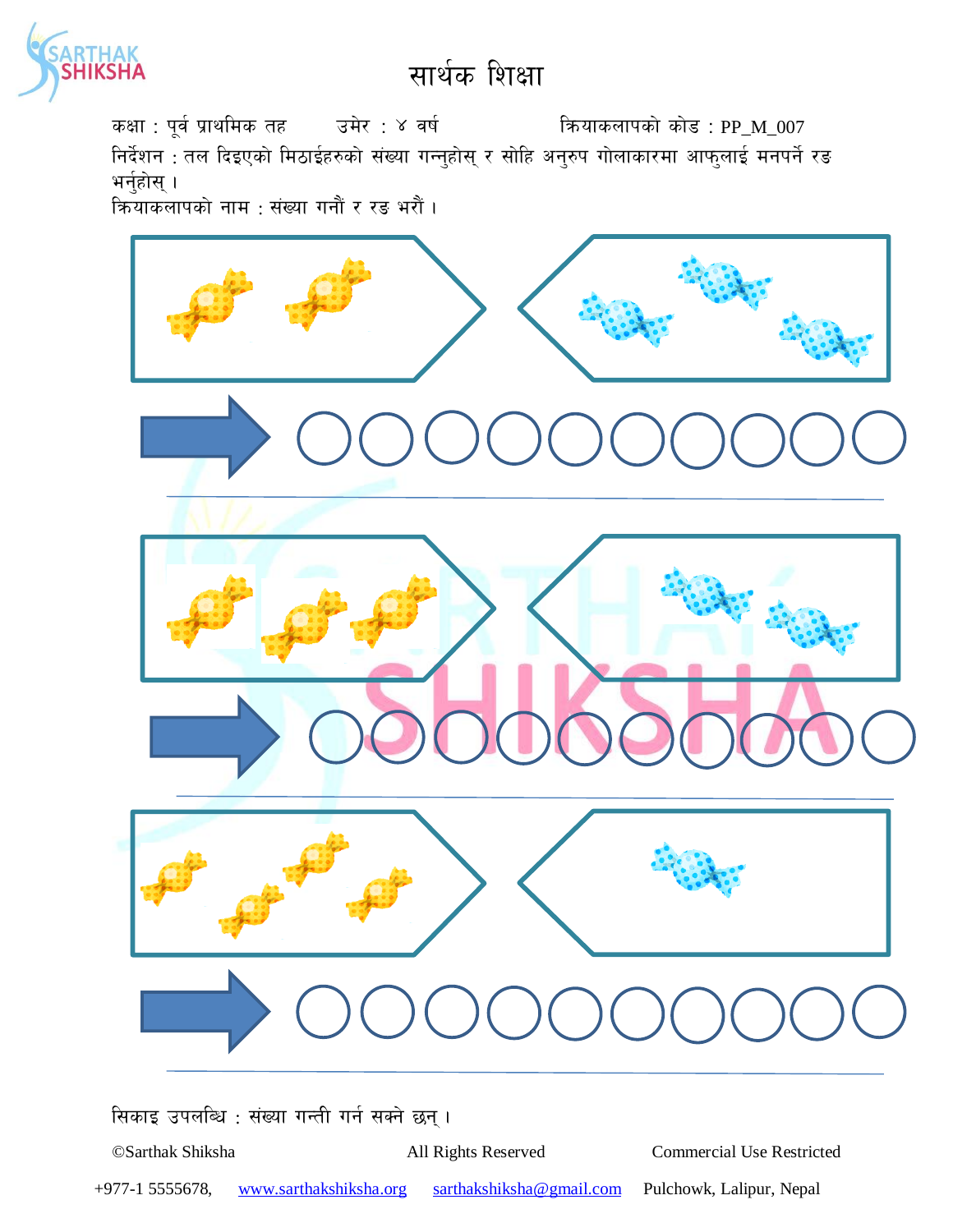

कक्षा : पूर्व प्राथमिक तह जिसे : ४ वर्ष स्वर्ग को को को स्रोड : PP\_M\_008 निर्देशन : तल दिइएको आइसक्रिमहरुको संख्या गन्नुहोस् र सोहि अनुरुप गोलाकारमा आफुलाई मनपर्ने रङ भर्नुहोस् । कियाकलापको नाम : संख्या गनौं र रङ भरौं ।



सिकाइ उपलब्धि : संख्या गन्ती गर्न सक्ने छन् ।

©Sarthak Shiksha All Rights Reserved Commercial Use Restricted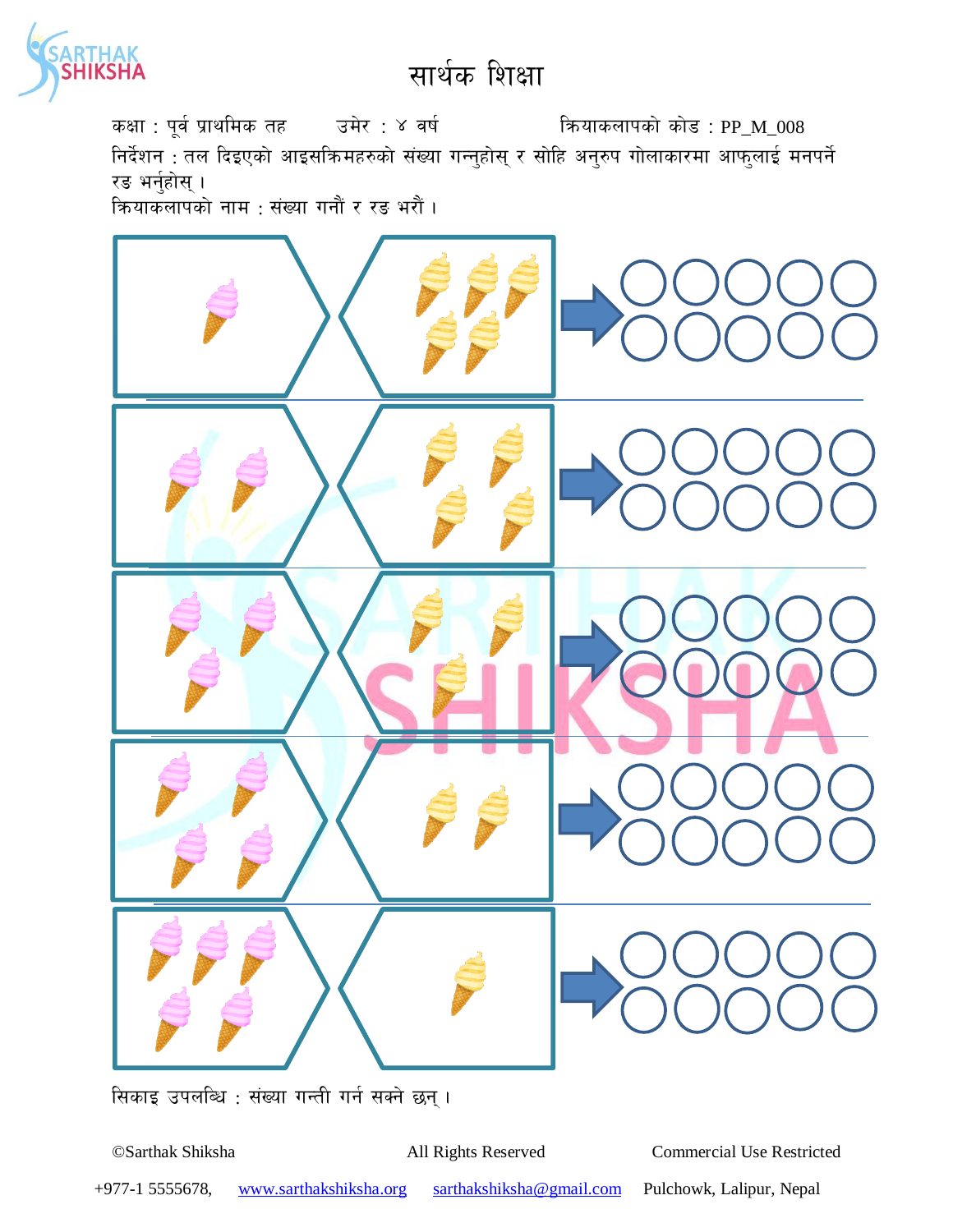

कक्षा : पूर्व प्राथमिक तह जिसे : ४ वर्ष कर्णा को को को सोड़ : PP\_M\_009 निर्देशन : तल दिइएको बिस्कुटहरुको संख्या गन्नुहोस् र सोहि अनुरुप गोलाकारमा आफुलाई मनपर्ने रङ भर्नुहोस् $\,$ ।

 $\widetilde{\mathsf{A}}$ कयाकलापको नाम : संख्या गनौं र रङ भरौं ।



सिकाइ उपलब्धि : संख्या गन्ती गर्न सक्ने छन्।

©Sarthak Shiksha All Rights Reserved Commercial Use Restricted